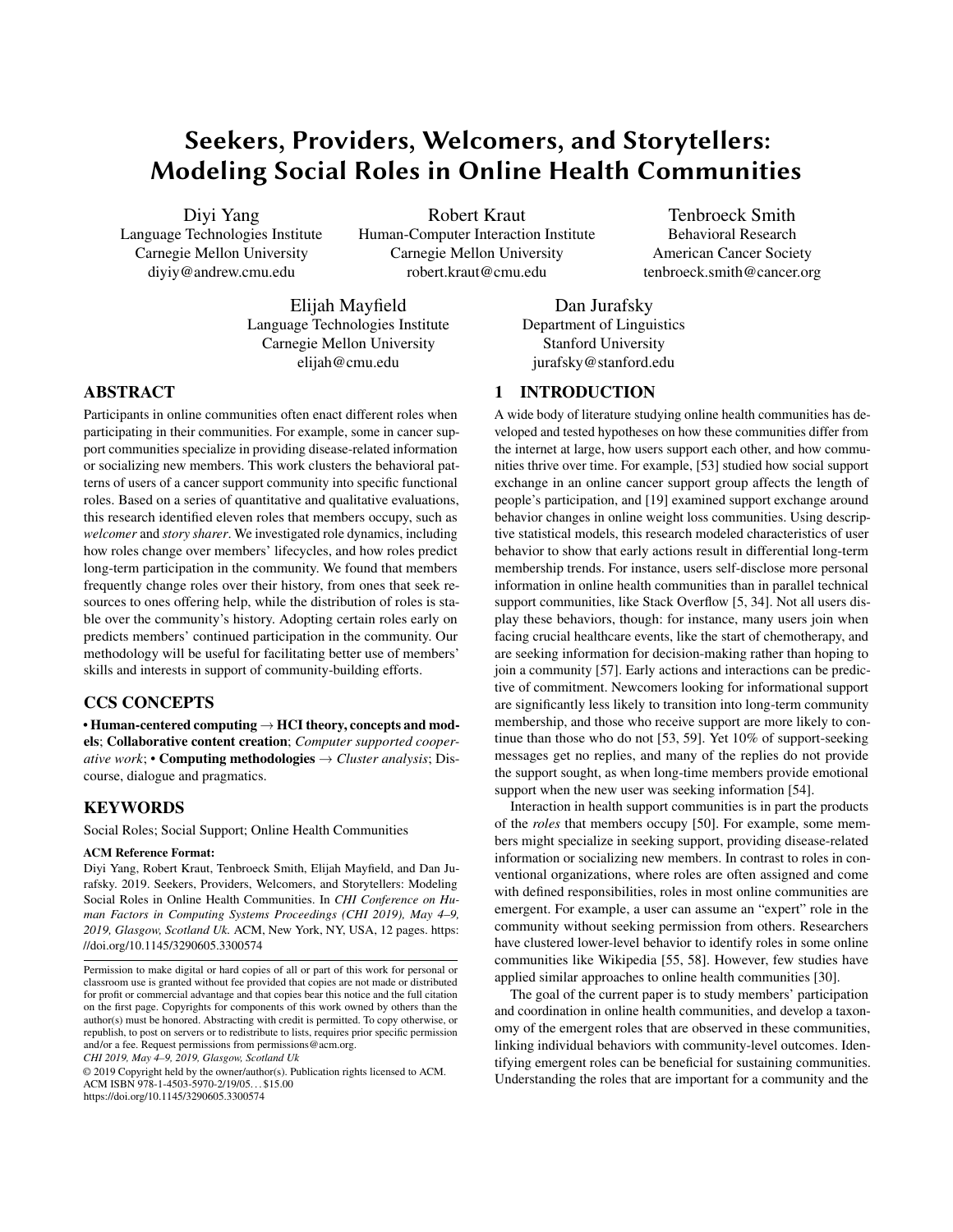roles particular people are likely to occupy can help to optimize user experiences. For example, information experts can be matched to information seekers, giving the expert fulfilling work to do while helping the seeker get timely responses; welcomers can be matched to newcomers to ensure they receive timely support that will help them become integrated into the community.

To this end, we propose a framework for defining social roles in online communities together with a general modeling methodology. We use data from an online cancer support community to identify behavioral features associated with different facets of social roles. We then build an unsupervised Gaussian mixture model from the data to discover 11 roles that members occupy. We validate these roles through a series of quantitative robustness checks of the modeling procedure, followed by confirmatory interviews with domain experts in the community.

To demonstrate the utility of the role model, we examine how roles predict the stability of activities on the site and participation by users as they enter the community and evolve from being newcomers to old-timers. (1) We find that occupying socially positive roles, such as private communicator and story sharer, is associated with members staying in the community longer, while members occupying roles such as informational support seeker are associated with lower long-term participation in the community. (2) While the distribution of roles in the community is relatively stable over time, members change their roles frequently across their participation. As members stay longer in the community, they are more likely to occupy the roles of emotional support provider and welcomer and less likely to occupy roles such as story sharer and informational support seeker. A closer look at members' role transitions suggests that they frequently change their roles from seeking resources to roles that offer help to others. (3) Both the tendency of certain roles' occupants to drop out of the community and the trajectory of roles in users' lifecycle in the community follow consistent patterns. These findings suggest the value of the role framework as the basis for intervention in online health communities, opening a new opportunity for socio-technical systems to support users and communities in their healthcare needs.

# 2 ROLES IN ONLINE COMMUNITIES

Self-organized online communities are a novel area for theoretical exploration of emergent roles. In contrast to most empirical studies of roles, which have looked at "formal" roles like leaders or moderators [\[17,](#page-10-4) [39\]](#page-10-5), our work examines members' emergent roles in online health communities, which are not structurally defined or constrained, but rather emerge from common patterns of members' behaviors. Theory on coordination in groups and organizations has emphasized role differentiation along with the division of labor associated with roles as major mechanisms through which members coordinate complex activities [\[10,](#page-10-6) [32,](#page-10-7) [33\]](#page-10-8).

In the *Structural* perspective [\[22\]](#page-10-9), the traditional model for describing offline organizations, roles are generally formally assigned, often in terms of a formal job title and prescribed activities needed to fulfill the role well. These roles are mainly based on formal and informal social expectations and norms along with positive and negative sanctions to enforce the norms. In online environments, the structural model sometimes applies, including moderator roles in many online discussion sites or administrator roles in Wikipedia. In these cases, members have formal assignment to those roles and clear expectations of responsibilities [\[1\]](#page-10-10).

However, in the vast majority of online communities, roles are emergent, self-selected and are often not formally recognized [\[2,](#page-10-11) [58\]](#page-11-7). As a result, although these emergent roles constitute consistent patterns of behavior, neither the role occupant nor other community members may have a clear understanding of who is occupying which role or how role occupants should behave. This pattern more closely matches the *interactionalist* view of roles, which has built on several decades of sociological theory research [\[12,](#page-10-12) [25,](#page-10-13) [51\]](#page-11-8). While explicit roles have been studied in depth in online communities [\[18\]](#page-10-14), the consequences of the more fluid, sociologically-informed definition of emergent roles has received relatively little attention in studies of behavior in online communities. The little research that does exist has largely focused on production roles in collaborative projects like Wikipedia [\[3,](#page-10-15) [55,](#page-11-6) [58,](#page-11-7) [61\]](#page-11-9).

To begin to fill this gap, here we define social role as a set of interaction patterns regulated by explicit or implicit expectations and adopted by people in a social context to achieve specific social goals. Our definition hangs on four core facets of roles:

- ' Goal: Roles are associated with specific social *goals*. Goals may serve the individual interests of the role occupant, role partners or the groups in which the roles are embedded [\[39\]](#page-10-5). For example, specific roles may be adopted to facilitate collective effort toward the completion of a task, such as a devil's advocate role in a course project team[\[48\]](#page-10-16). Roles can also be oriented toward the long-term functioning of the group as a whole, such as "Vandal Fighter" in Wikipedia [\[55\]](#page-11-6). Finally, people may take on some roles to satisfy their individual needs or desires, such as newcomers acting as information seekers to understand what the group has to offer or senior members experiencing pleasure in mentorship.
- ' Interaction: Roles are based on role holders' characteristic *interactions*, which can happen when role holders engage with other persons or objects, within or outside the context where the role is enacted. These interactions make up the core content of online communities. In discussion-oriented communities, these are the threads-starting messages and comments through which discussion takes place. But these interactions also take place when role holders interact with the user interface of the community's website, or when they speak with their spouse or friends outside. Such interactions are observed by role holders, repeated over time [\[51\]](#page-11-8), and whether or not each interaction is expected, valued, or approved by a role holder, each interaction shapes the roles they may enact in the future.
- ' Expectation: Roles also involve *expectations* about typical interaction patterns of persons [\[25,](#page-10-13) [29\]](#page-10-17). Adherence to or departure from these understandings can result in positive or negative sanctions from others [\[15,](#page-10-18) [37\]](#page-10-19). Expectations are bidirectional: both the role holders and the others with whom they interact often have expectations about how the role holders should behave and what they should believe. In conventional organizations offline where roles are assigned, they are generally associated with strong expectations; managers in corporations speak differently when speaking to their employees than they do when speaking to bosses, for instance [\[16\]](#page-10-20). In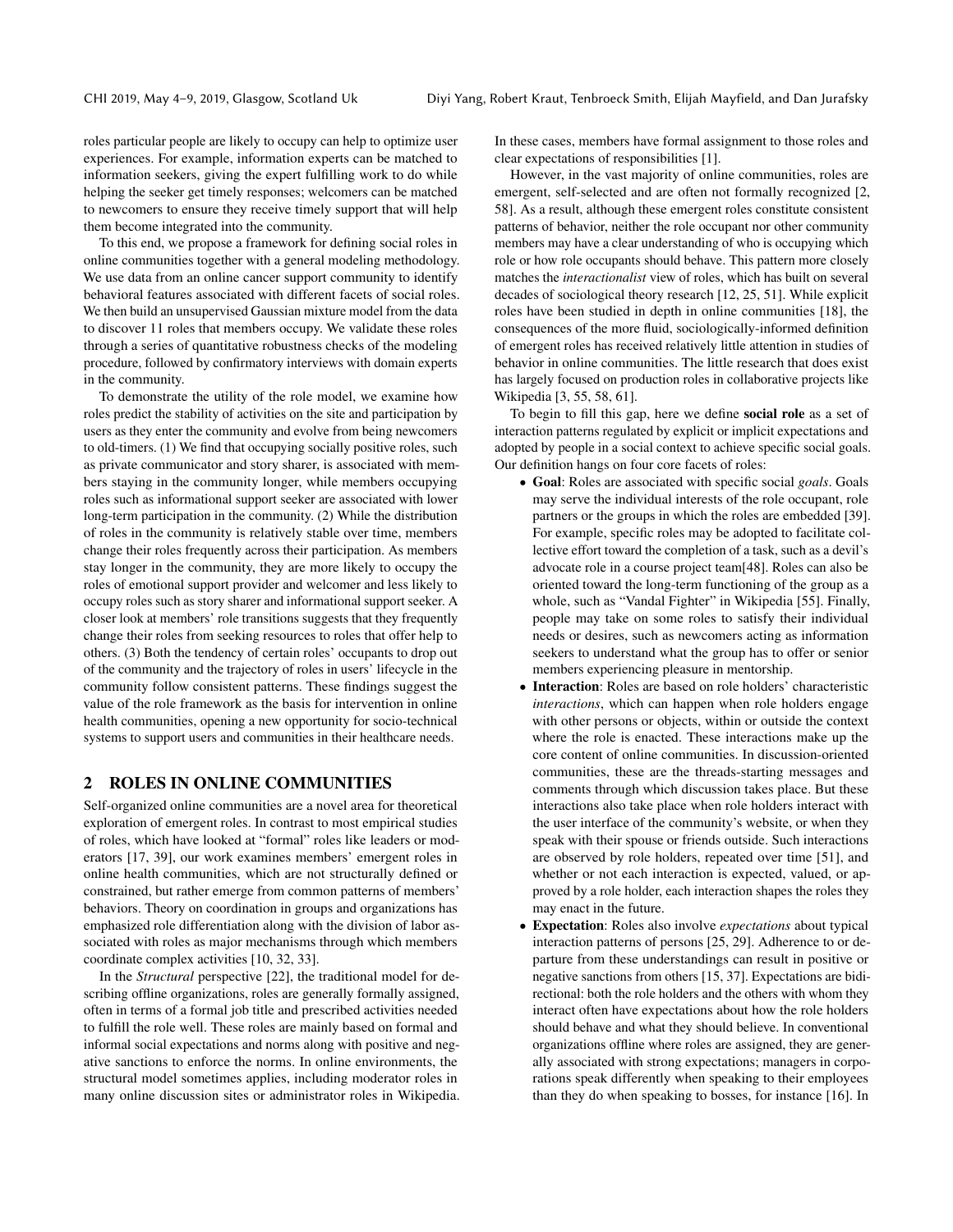many online communities, though, roles are emergent. In these cases, there may exist informal or implicit "negotiated understandings" about how role occupants should conduct themselves or they may come with no expectations at all. Because these understandings may be implicit or known only to long-time members, they can create barriers to community participation; for instance, on Stack Overflow, fear of hostile feedback for improperly meeting expectations of information seekers can prevent new users from asking questions or joining the community in the first place [\[24\]](#page-10-21).

' Context: Roles can be very broadly applicable or limited to specific *contexts*. These contexts set boundaries for role holders, i.e. delimiting the perimeter or setting the scope of roles. For example, *information provider* is a common role in many groups, including social Q&A websites, health discussion forums, and problem-solving groups; In contrast the *committer* role [\[52\]](#page-11-10) is limited to open-source development communities. Within a community, roles may be based on the privacy of the context, with people taking on a set of roles in public while enacting others in private discussions.

Note that roles are performed by *people* [\[12\]](#page-10-12). Sometimes people's non-behavioral attributes such as their demographics like gender or race may be related to the roles they occupy. Except in specialized cases, these characteristics may not be an intrinsic part of roles, but they are often entwined with expectations. For example, although Wikipedia bills itself as is the encyclopedia that anyone can edit, men are much heavier contributors than women [\[27\]](#page-10-22).

The current research investigates members' emergent, behavioral roles when participating in online health communities independently of the demographics of the people who occupy them. For example, any member can assume the role of emotional support provider, no matter their gender, age or cancer type. Our goal is to design a model that can ultimately be deployed in online interventions, in environments where both technical constraints and user privacy dictate that demographics should not be a factor in the technical system. Thus, we do not model personal attributes of members in our research. Future studies in constrained, privacy-aware contexts may extend this work to directly cross the behavioral roles identified with some of members' personal attributes (e.g., informational support provider  $\times$  cancer type).

### 3 RESEARCH SITE

Our research was conducted on the American Cancer Society's Cancer Survivor Network<sup>[1](#page-2-0)</sup> (CSN), which is the largest online support community for people suffering from cancer and their caregivers. The CSN discussions boards are public places where registered members can participate by starting new threads or commenting on other members' existing threads. Registered members of CSN can also communicate directly with each other using a function called "CSN Email". Conversations between two people are recorded in a format like email or private chat messages and are only visible to individuals addressed in the message headers. We were provided access to all public posts and comments, private chats as well as the profile information for users registered between Dec 2003 and Mar 2018. During this period, there were a total of 66,246 registered users

who exchanged 139,807 private messages, 1,080,260 comments and 141,122 threads. This work was approved by Carnegie Mellon University's Institutional Review Board (IRB).

#### 4 METHOD FOR ROLE IDENTIFICATION

Our method of identifying emergent social roles in online communities is *a repeated cycle of role postulation, definition, automated processing and evaluation*. When participating in the community, a user takes on one or more implicit roles for their activities. In their future interactions, they may take on the same roles or shift roles. To model this, we define a Gaussian mixture model [\[36\]](#page-10-23), a statistical model that clusters heterogeneous user-session representations into a set of coherent, discovered user roles. Unlike traditional unsupervised learning such as *k*-means clustering, in which an object can only be a member of a single cluster, a mixture model allows users to occupy multiple roles during a session (e.g., a welcomer and information provider).

The model assumes that user activities can be described by a set of observable behaviors *X*, and there exist *k* components per role  $\{c_{i=1}^k\}$ . Each component  $c_i$  has an associated vector  $\mu_i$  of average values for each feature in *X*. A user's activity is generated from a mixture of these components and a covariance matrix  $\Sigma_i$ , repre-<br>senting the likelihood of each role co-occurring with each other senting the likelihood of each role co-occurring with each other role. Formally, Gaussian Mixture models are a linear combination of Gaussians, with a probability density function as follows:

$$
p(x) = \sum_{k=1}^{K} \pi_k \cdot N(x | \mu_k, \Sigma_k), \text{ where } \sum_{k} \pi_k = 1
$$

Here,  $\{\pi_{i=1}^K\}$  are called mixing coefficients, and each user will be assigned a coefficient  $\pi$ <sup>*i*</sup> for each role  $c$ <sup>*i*</sup>. The coefficient represents the proportion of a user that was associated with a particular role; each user unit is modeled as a mixture of roles, which enables us to capture participants' versatility and dynamics in the online community. When building this model, we need to learn mixing parameters  $\{\pi_1, \pi_2, \ldots, \pi_K\}$ , means  $\{\mu_1, \mu_2, \ldots, \mu_K\}$  and covariances  $\{\Sigma_1, \Sigma_2, \dots, \Sigma_K\}$  from data  $\{x_i\}_{i=1}^N$ . Here, each *x<sub>i</sub>* is a heterogeneous vector of features extracted from each user, while *N* represents the total number of user units in our corpus. Given a large corpus of data, we can estimate the covariance matrices by positing that each component has its own general covariance matrix.

This model has three key parameters that need to be set by researchers: the behavior features  $X$ , the length of user representation *l*, and the number of implicit roles *K*. In the following, we describe the procedures used to set each parameter and the steps taken to design robust models.

#### 4.1 Operationalizing Behavioral Features

To extract the emergent roles that members take on when participating on CSN, we identified a set of behavioral features that operationalize the four components in our definition of role definition described above: *goal*, *interaction*, *expectation* and *context*.

Recently, deep learning based techniques have been proposed to learn user embeddings based on their interactions in an endto-end manner [\[26,](#page-10-24) [28,](#page-10-25) [45\]](#page-10-26). Although that approach requires less domain knowledge and manual feature construction, it suffers from lack of interpretability especially about the nature of discovered

<span id="page-2-0"></span><sup>1</sup><https://csn.cancer.org/>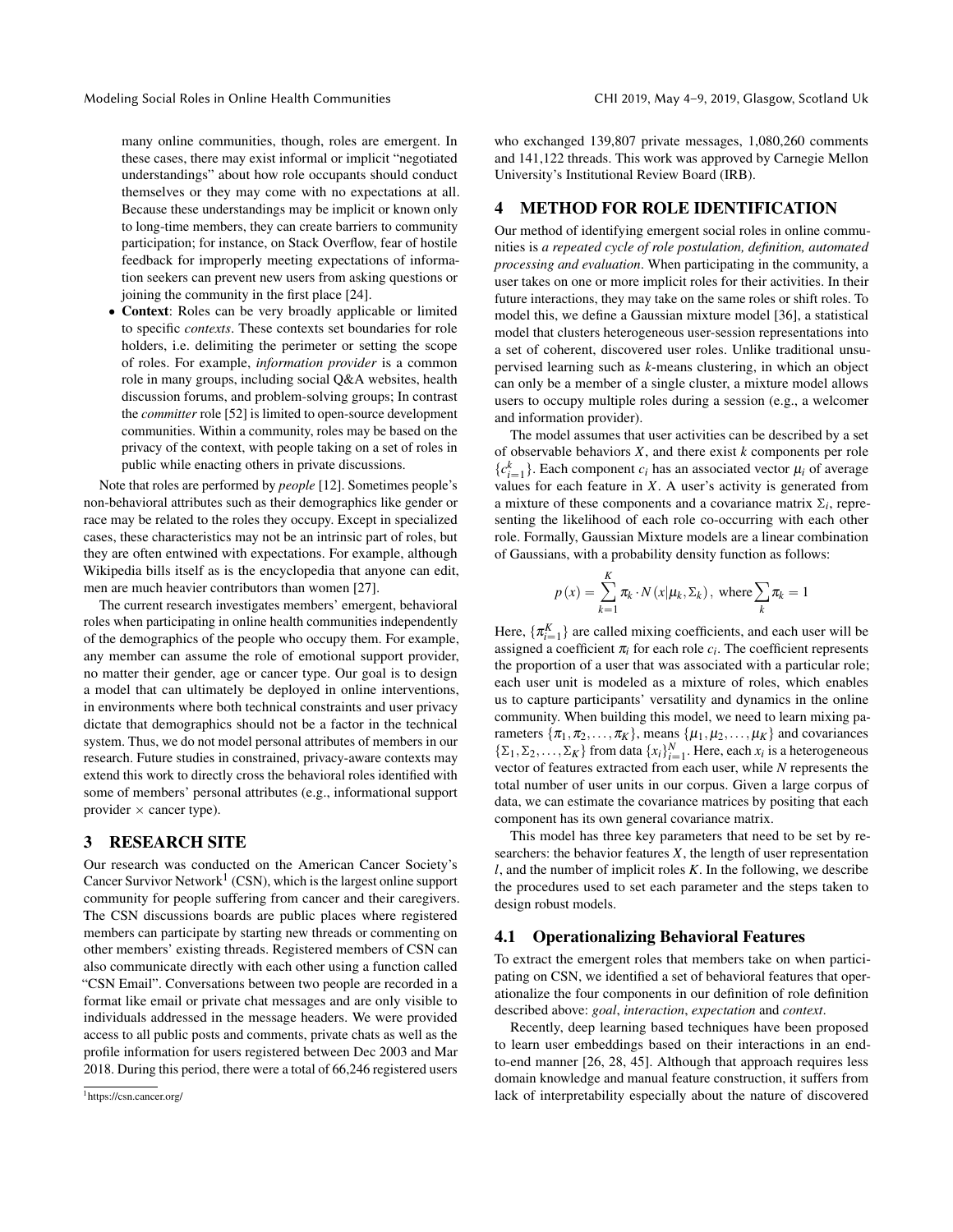roles and the people who occupy them. In terms of techniques for identifying social roles online, most research employed clustering analysis or principal component analysis to cluster each user into one or more clusters [\[55,](#page-11-6) [58\]](#page-11-7). To make the derived roles interpretable, we followed this common practice to construct explainable patterns to capture members' role-relevant behaviors.

4.1.1 Goal (9 features). Many people with chronic illnesses, including cancer patients and survivors, participate in online health support groups. Ridings and Gefen found that 76% of people who joined online health groups were looking for two types of social support [\[46\]](#page-10-27) - informational support and emotional support. Informational support contains information, advice, or knowledge, and emotional support refers to the provision of empathy, sympathy or encouragement. Building on prior studies on social support [\[13,](#page-10-28) [53\]](#page-11-1), we operationalized a set of goal-oriented actions that members exchange in the context of support groups. This resulted in 4 features of linguistic behaviors: seeking informational support, providing informational support, seeking emotional support, and providing emotional support.

We observed from our data that people tend to employ very specific language strategies when providing emotional support to others. Some choose to show empathy, saying that they understand what the recipient is going through and identify with their emotional reactions and feelings. Some express encouragement and hope that others' situations will improve. Others show appreciation for others' accomplishments to increase others' senses of worth, value and competence. To capture these nuanced intentions, we differentiated three finer-grained sub-categories of providing emotional support: providing empathy, providing encouragement, and providing appreciation. In addition to exchanging social support, members also share their experiences and stories to help others understand who they are and to provide social comparison information [\[21\]](#page-10-29). Thus, we also considered the language people use to self-disclose via two additional features: self-disclosing positively and self-disclosing negatively.

Automatic text analysis techniques can accurately measure the amount members' messages contain each of these nine features. Four trained nursing students rated a sample of 1,000 messages threads and their first responses for degree they represented these nine goal-oriented conversational acts. Using previously developed procedures [\[13,](#page-10-28) [53\]](#page-11-1), we built machine learning models to predict the students' assessments of the nine conversational acts in messages. These machine learning models map a set of linguistic features, as described in [\[53,](#page-11-1) [60\]](#page-11-11), to a set of continuous output values, indicating how much informational support, emotional support, positive selfdisclosure, and negative self-disclosure a thread-starting message conveys as well as how much informational support, emotional support, empathy, encouragement, appreciation, positive self-disclosure, and negative self-disclosure responses provided. Human annotation agreement on a training dataset was high (mean ICC=.84), and the machine learning models achieved reasonable correlation with the average of the human judgments (mean Pearson r=.71; see Table [1\)](#page-3-0). We then applied these models to estimate the nine conversational acts in all messages in our corpus.

Separate from these automatic annotations, we also extracted 2 features measuring raw activity count for users - the number of threads initialized, and the number of comments.

<span id="page-3-0"></span>

| <b>Goal-oriented conversational acts</b> | ICC  | Correlation |
|------------------------------------------|------|-------------|
| seeking informational support            | 0.91 | 0.73        |
| providing informational support          | 0.92 | 0.79        |
| seeking emotional support                | 0.83 | 0.64        |
| providing emotional support              | 0.92 | 0.75        |
| providing empathy                        | 0.74 | 0.72        |
| providing encouragement                  | 0.68 | 0.64        |
| providing appreciation                   | 0.73 | 0.67        |
| self-disclosing positively               | 0.90 | 0.72        |
| self-disclosing negatively               | 0.90 | 0.71        |

Table 1: The intra-class correlation and correlations between human decisions and predictions for 9 conversational acts

4.1.2 Interaction (53 features). The actions members take toward achieving their goals are essential for understanding the roles they occupy. In this part we use two methodologies to extract interaction features: linguistic and network-based.

We developed linguistic indicators of members' topical interests by comparing each person's word usage with semantic categories provided by the psycho-linguistic lexicon LIWC [\[42\]](#page-10-30). The presences of affective expressions such as anxiety, sadness, or anger related words, were used as indicators of members' emotional orientation. To figure out whether members talked about their personal relationships, we counted their usage of words related to family and friends via corresponding dictionaries in LIWC. Similarly, members' religious orientations and emphasis on themselves vs others (interpersonal pronouns) were calculated via related dictionaries. In total, 16 features were extracted via using corresponding LIWC categories. Topic modeling [\[14\]](#page-10-31) was conducted to derive topics that members discuss with others on CSN, resulting in 25 topics including prayer, surgery, radiation, clinical trials, and chemotherapy side effects. One feature is included for each topic. We also incorporated domain knowledge from Freebase to capture 4 features counting members' use of words related to disease, medicine, ingredients, and symptoms in their messages when providing information to others. To identify potentially knowledgeable CSN members, we extracted two features: the number of external links and the number of words in messages.

We then looked at interaction patterns that emerge from users' social networks in the online community. Previous studies demonstrated methods for revealing network structure and people's relationships with other users [\[23,](#page-10-32) [55,](#page-11-6) [56\]](#page-11-12). For this purpose, we constructed a user-reply network and extracted features through network analysis, where the vertices represent members who have participated in at least one messages, and edges represent replies. For example, an edge from user *u* to user *v* means that *u* replied to *v*'s messages. From this graph, we extracted six network-based features: (1) To capture the centrality of members' role in the social structure, we calculated their (1) in-degree and (2) out-degrees. To capture tenure effects we measured (3) members' ratio of talking to newcomers and (4) being talked to by old-timers. (5) To measure whether users talk mainly to several specific users or broader audiences, we calculated the entropy of the user-user interaction distribution. Here, a higher entropy means users talking to broader audiences. Finally, to measure a user's breadth of interests, we measured the number of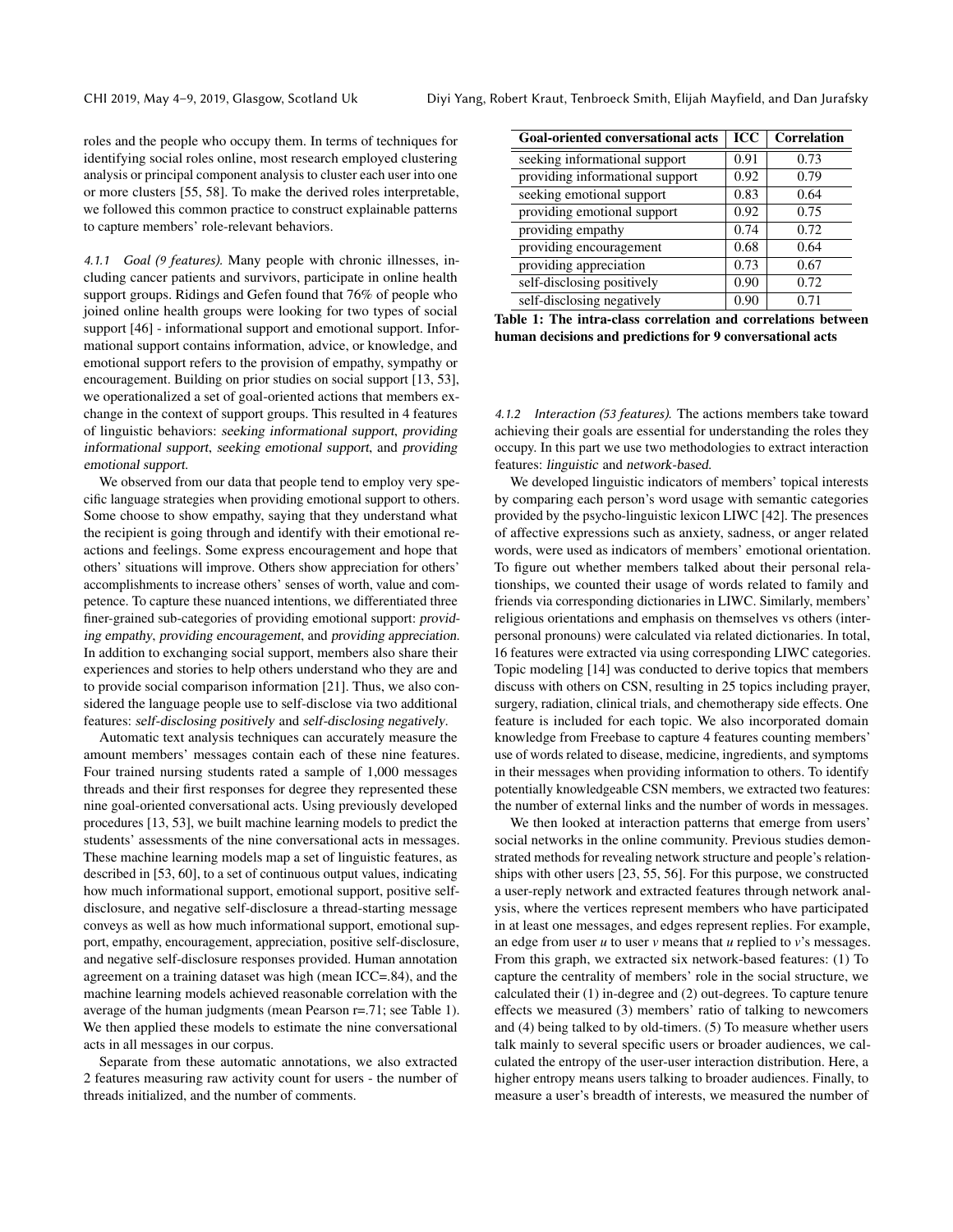Modeling Social Roles in Online Health Communities CHI 2019, May 4-9, 2019, Glasgow, Scotland Uk

sub-forums a person has posted in, where each sub-forum represents one cancer type.

4.1.3 Expectation (2 features). Emergent roles may be associated with informal implicit "negotiated understandings" among individuals about what persons should do if they seem to occupy such roles. Members on CSN might indicate such positive or negative evaluations of others via their language choices such as complaining to administrators or telling others what to do. To this end, we extracted two features: (1) the number of messages members exchanged with moderators and (2) their usage of modal words such as "*should*", "*could*", and "*must*". Here, modality in members' messages may convey their suggestions, request or advice to others.

4.1.4 Context (17 features). The context of communication matters. For the purposes of this study, we focused on public vs private conversations as the context. Members may talk to others in private chats to protect their personal information or interact with them on the public discussion board. To capture members' potential concerns of privacy, we differentiated all 9 *Goal* features and their 6 network-based *Interaction* features into separate values for communication in private chats and in the public forum. For example, seek informational support will have two features: *seek informational support in private chats*[2](#page-4-0) and *seek informational support in the forum*. Similarly, being talked to by oldtimers becomes *being talked to by oldtimers in private chats* and *being talked to by oldtimers in the forum*. Note that this domain differentiation is a common practice in text representation for statistical modeling [\[35\]](#page-10-33) as well as in social computing research [\[8,](#page-10-34) [9\]](#page-10-35). Finally, we calculated 1 feature that measures the ratio of members' private communication to all their private and public activities to capture their preferences for different contexts.

# 4.2 Determining the Granularity of User Activity

Determining the unit of analysis for appropriately representing members' activity is key decision in modeling social roles. Treating users as an aggregation of all their historical actions on CSN prevents one from examining the evolution of roles or transitions between them. On the other hand, employing very small time intervals, such as a single user action, might miss important larger constructs like a cluster of actions needed to achieve a goal.

In this analysis we use aggregated data from each user session, which is defined as a time interval in which the time gap between any two adjacent actions is less than a threshold (24 hours). Within sessions, users' behaviors were regarded as consistent. We operationalized the 83 features described above to capture members' behaviors within each session.

To test the robustness of the role models, we explored the degree to which they varied across different temporal units–all activity within each calendar day, week, or month. We found that frequentlyoccurring roles were consistent across different settings. The roles that emerged using a calendar day as the unit of analysis were very similar model to those emerging from session-level modeling, likely due to the similar time-scale. As the temporal unit increased from a day to a week to a month, the derived roles became harder to interpret. This suggests that unlike assigned roles in offline organizations (e.g., professor in a university), emergent roles in this community are more variable over time. This variability led us to examine transitions between roles, described in more detail below.

Role theory also states that role are based on multiple interactions [\[51\]](#page-11-8), suggesting that detection of roles based on only one observed action is impossible. To address this, we conducted a sensitivity analysis removing sessions that had fewer than *t* actions ( $t \in \{1,2,3\}$ ). We did not observe any significant changes in the derived roles. For all analyses below, we follow the 24-hour inactivity threshold to define sessions and include all sessions, without removing ones with few actions. In total, this resulted in 517,272 user-sessions from 66,246 users.

#### 4.3 Determining the Number of Roles

4.3.1 Quantitative Setting of Upper and Lower Bounds. The number of roles *K* in this model is a free parameter and is the element most susceptible to over-tuning [\[47\]](#page-10-36). We used the Bayesian Information Criterion (BIC) to select the number of components in the Gaussian mixture model (GMM). We trained Gaussian mixture models on the user-session corpus and experimented with *K* ranging from 2 to 20 to determine the optimal number of components/roles. We found that models with  $K \in [10, 15]$  seemed to be a good fit.

4.3.2 Qualitative Validation of Final Setting. Validating these behavioral role components inferred from unsupervised methods is challenging. Existing work on similar tasks such as LDA topic modeling has tried to validate the derived components by asking people to provide summary labels for each component [\[14,](#page-10-31) [41\]](#page-10-37) or by measuring the purity of the clusters or components [\[20,](#page-10-38) [38\]](#page-10-39). However, interpreting topics or components by researchers themselves might introduce biases, and defining the purity of components that consist of member behaviors rather than simpler features, like bag-of-words representations of topics, is hard to operationalize.

To overcome these problems, we followed a qualitative protocol to finalize the number for user roles and their names. We ran the Gaussian mixture model with our behavior features and user-session length for different values of *K*. We then discussed the extracted components with 6 domain experts (5 moderators from CSN and a senior researcher familiar with the site). We used their input to help interpret the latent components. We showed the domain experts the top ranked features associated with each role as well as three users who were most representative of each role (i.e., the three users from each role component whose behaviors were closest to the centroid representation of that component). The details about our semi-structured interview with domain experts is here<sup>[3](#page-4-1)</sup>. Based on their input, we set  $K=11$ .

# 5 DISCOVERED ROLES IN ONLINE HEALTH COMMUNITIES

After final parameter tuning and validation from discussions with domain experts, we have evidence that the model is effective in identifying latent roles that members occupy. Once these parameters were set, we worked with the 6 domain experts to co-develop short

<span id="page-4-0"></span><sup>&</sup>lt;sup>2</sup>For privacy concerns, annotators are not allowed to view and annotate private messages. In these cases, we applied the trained regression models from public forum posts to predict 9 conversational acts in private messages. Accuracy may be lower in these contexts, as this prediction requires transferring the model to a slightly different domain.

<span id="page-4-1"></span><sup>3</sup>[http://www.cs.cmu.edu/~diyiy/docs/csn\\_role\\_interview\\_instruction.pdf](http://www.cs.cmu.edu/~diyiy/docs/csn_role_interview_instruction.pdf)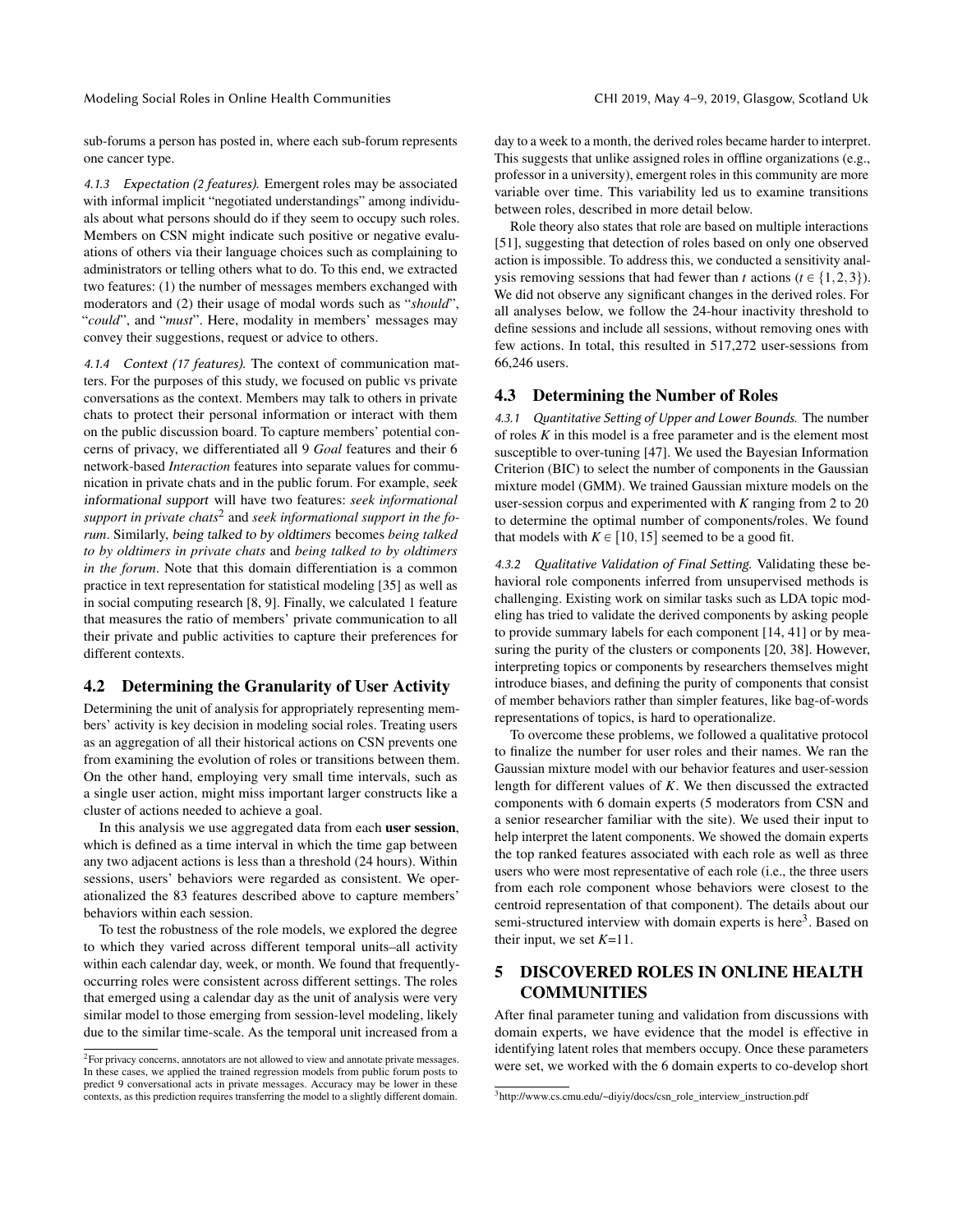CHI 2019, May 4–9, 2019, Glasgow, Scotland Uk Diyi Yang, Robert Kraut, Tenbroeck Smith, Elijah Mayfield, and Dan Jurafsky

<span id="page-5-0"></span>

| <b>Role Name</b>     | Frequency $(\% )$ | <b>Typical Behaviors</b>                                                                                        |
|----------------------|-------------------|-----------------------------------------------------------------------------------------------------------------|
| Emotional            | 33.3              | Provide emo support in the forum, provide appreciation in the forum, provide encouragement in the forum,        |
| support provider     |                   | # subforums a user participated, provide empathy in the forum, provide info support in the forum                |
| Welcomer             | 15.9              | out-degree in forum, # replies in the forum, the ratio of talking to new comers in the forum                    |
|                      |                   | provide encouragement and provide empathy in the forum, the entropy of user-user interaction in the forum       |
| Informational        | 13.3              | Provide info support in the forum, provide empathy in the forum, provide encouragement in the forum,            |
| support provider     |                   | mention symptom related words, mention drug related words, mention anxiety related words                        |
| Story sharer         | 10.2              | # threads in the forum, self-disclose positively in the forum, seek emo support in the forum,                   |
|                      |                   | self-disclose negatively in the forum, seek info support in the forum, use interpersonal pronouns               |
| Informational        | 8.9               | # threads in the forum, seek info support in the forum, self-disclose negatively in the forum,                  |
| support seeker       |                   | seek emo support in the forum, mention disease related words, mention symptom related words                     |
| Private              | 5.3               | Provide emo support in private chats, provide appreciation and provide empathy in private chats,                |
| support provider     |                   | provide info support and provide encouragement in private chats, self-disclose positively in private chats      |
| Private communicator | 5.3               | Preference for using private chats, provide encouragement and provide info support in private chats,            |
|                      |                   | provide emo support in private chats, provide empathy in private chats, seek info support in private chats      |
| All-round expert     | 2.5               | # messages in private chats, provide appreciation in private chats, provide emo support in private chats,       |
|                      |                   | provide encouragement in private chats, # replies in the forum, self-disclose positively in the forum           |
| Newcomer member      | 2.4               | # threads in the forum, seek info support in the forum, self-disclose positively in the forum,                  |
|                      |                   | self-disclose negatively in the forum, seek emo support in the forum, mention diagnostic test related words     |
| Knowledge promoter   | 2.2               | # urls/links per message, mention ingredient related words, provide info support in the forum,                  |
|                      |                   | mention drug related words, mention anxiety related words, mention death related words                          |
| Private networker    | 0.8               | The entropy of user-user interaction in private chats, out-degree in private chats, in-degree in private chats, |
|                      |                   | # messages in private chats, the ratio of being talked to by oldtimers, # private conversation initialized      |

Table 2: Derived roles and their representative behaviors ranked by their frequency in descending order.

names and interpretable descriptions of each component in the model. These roles, their frequency in the corpus, and highest-probability features are described in Table [2.](#page-5-0)

- (1) Emotional Support Provider: people who respond to others with empathy, encouragement and emotional support. These active forum members participate in a number of sub-forums, in contrast to most users on CSN who only participate in one sub-forum most relevant to their cancer type.
- (2) Welcomer: people who respond to newcomers after they first post on CSN. These higher-tenured members interact with newcomers frequently and provide supportive empathy and encouragement.
- (3) Informational Support Provider: people who offer information and advice to others in the discussion board. This group of members discusses cancer-specific issues by mentioning symptoms and ingredient-related words, and provides information to others on the public forum.
- (4) Story Sharer: people who disclose personal information and emotions in order to receive support. They share their own experiences and stories in an introspective and verbose manner, which might help similar users and/or inform potential support providers about their situations.
- (5) Informational Support Seeker: people who ask questions and seek information from others in public forums. Members with this role initialize more threads, and seek around 1.7 standard deviations more informational and emotional support than average. They also talk more frequently about metastasis and other aspects of their disease.
- (6) Private Support Provider: people who use private chats to provide social support to others. People in this role provide emotional support, encouragement, appreciation and information to others in private chats, as well as self-disclose in a positive manner to encourage others.
- (7) Private Communicator: people who are protective of their personal details and only choose to participate in private chats. They seek and provide different types of support such as informational support, empathy and encouragement, and have strong tendency to communicate privately (3.7 standard deviations more frequently than the average level).
- (8) All-round Expert: people who engage in a large set of support exchange behaviors in both public discussion board and private chats. This group of members active engages and performs various kinds of actions such as providing appreciation in private chats, replying to others and self-disclosing positively in the forums.
- (9) Newcomer Member: people who ask questions and seek support shortly after joining CSN. Most members in this group stay at CSN for less than one month. They use the discussion board to ask for both informational and emotional support, and emphasize the uncertainty associated with cancer diagnosis results (0.8 standard deviation more than average).
- (10) Knowledge Promoter: users who post links and information from outside CSN. Those users present themselves as knowledgeable about what they are talking about and recommend external research pointers to members in need of help. Compared to regular members, knowledge promoters share two standard deviations more links in their replies to others.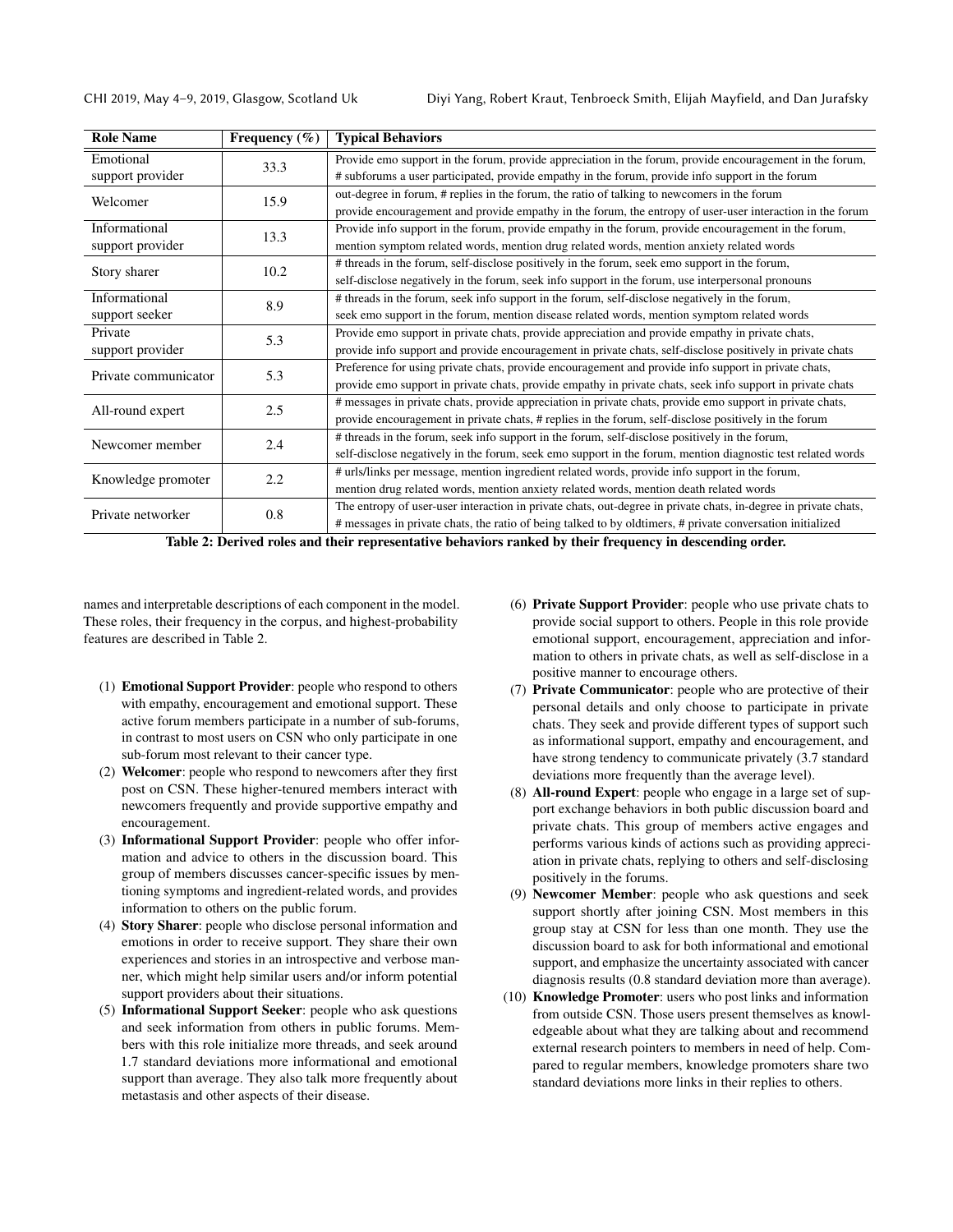Modeling Social Roles in Online Health Communities CHI 2019, May 4-9, 2019, Glasgow, Scotland Uk

(11) Private Networker: people who seem to be network hubs in private chats. Although they participate in the discussion forum and exchange social support in private chats from time to time, they talk to a larger set of members in private chats and exchange more messages compared to other members.

After discussion with domain experts, we obtained agreement on the name and characteristics of 10 of the 11 derived roles. However, we failed to achieve consensus for *all-round expert<sup>[4](#page-6-0)</sup>*. Despite this, domain experts agreed that the set of behavioral roles we identified were comprehensive:

*"It seems very comprehensive and there are so many different examples, so I feel like it is covered very well with your different roles and labels."*

Domain experts did point out roles that our model did not capture. For instance, they identified "Guardian" or "Defender" role - people who fight with spammers or violate norms on CSN, trying to regulate others' behaviors. One of the domain experts described the defender role this way:

*"The one that I think did not emerge is the policeman, these people complain to moderators when some people are doing things wrong or tell other people that they are violating norms. They shouldn't be diagnosing the way that they are diagnosing or other sorts of problems."*.

*"there are not a lot of them, but they stick in your memories since they are telling others what to do."*

The defender role likely does exist on CSN, but our model did not capture it, either because the behaviors that characterize the defender role occur infrequently or the features we used to characterize usersessions did not reflect these behaviors.

#### 6 INFLUENCE OF ROLES ON COMMITMENT

Members' patterns of activities and roles can influence their contribution and commitment to the community. Although previous research has investigated members' commitment to both offline and online organizations [\[6,](#page-10-40) [31,](#page-10-41) [44,](#page-10-42) [59\]](#page-11-3), no computational research has examined how members' assumption of emergent roles relates to commitment in online health communities. This section examines how emergent roles help predict continued participation of members on CSN. Doing so will allow us to better understand members' engagement, as well as demonstrate the utility of our derived roles.

We use survival analysis to investigate how members' occupation of social roles correlates with the length of their participation on CSN. Survival analysis is a type of regression analysis for estimating influences on the time to an event of interest, especially for censored data. In our context, the event is defined as members dropping out of CSN. We used Stata survival command with a Weibull distribution of survival times in order to perform this analysis [\[49\]](#page-11-13), with the unit of analysis being the user-session. Control variables included the member's gender, whether the member had cancer, and his/her tenure (i.e., how many months they have stayed at CSN). Since the continuous explanatory variables were standardized, the Hazard Ratio (HR) is the predicted change in the probability of dropout from CSN for a standard deviation increase in the predictor. A hazard

<span id="page-6-1"></span>

| Role                                | <b>HR</b>  | <b>Std.Err</b> |
|-------------------------------------|------------|----------------|
| Emotional support provider          | 0.984      | 0.027          |
| Welcomer                            | $0.883***$ | 0.028          |
| Informational support provider      | 1.060      | 0.034          |
| Story sharer                        | $0.872***$ | 0.034          |
| <b>Informational support seeker</b> | $1.324***$ | 0.023          |
| Private support provider            | $0.842***$ | 0.033          |
| Private communicator                | 1.031      | 0.022          |
| All-round expert                    | $0.869***$ | 0.028          |
| Newcomer member                     | $1.054***$ | 0.025          |
| Knowledge promoter                  | $1.091***$ | 0.028          |
| Private networker                   | $0.916*$   | 0.035          |

Table 3: Survival Analysis predicting how long members continue to participate in the community.  $p<0.001:$  \*\*\*;  $p<0.01**;$  $p < 0.05^*$ . Number of users = 66,246. Number of user-session records = 522,429

ratio greater than one means the role is associated with a higher than average likelihood of dropping out, while a hazard ration less than one means a lower than average likelihood of dropping out. Because of the correlations between different roles, and correlations among roles and tenure, we built separate survival models for each role, resulting in 11 models.

Results of the survival analyses are shown in Table [3.](#page-6-1) The analyses show that members occupying certain roles - *knowledge promoter, informational support seeker* and *newcomer member* - are less likely to continue in CSN (i.e., lower survival rates). Specifically, members who were one standard deviation more likely to occupy *informational support seeker* roles were 32.4% more likely to leave the community after that session. Similarly, members who were one standard deviation more likely to be *newcomer-seekers* were 5.4% more likely to drop out from the community, while members who share external knowledge with others on CSN (*knowledge promoters*) were 9.1% less likely to continue their participation. These results suggest that roles related specifically to information-sharing are associated with higher rates of drop-out, possibly because researching disease or treatment relevant information is a distinct, time-consuming use of online resources, separate from communitybuilding goals. These members may see CSN as a more transactional resource, either giving or receiving information, and represent a less committed user.

In contrast, occupying roles such as private networker, private support provider, newcomer welcomer, and story sharer are associated with members staying at CSN longer. This may be because being support-providers to others encourages members to interact with other members time after time, developing stronger relationships. People who respond to newly registered members with support were 12% more likely to stay on CSN; members who were willing to self-disclose their experiences to seek support or benefit others had a 13% higher survival rate.

### 7 STABILITY AND DYNAMICS OF ROLES

As members go through their life cycles, they might choose to drop out or stay on CSN. The roles of those who stay might change over

<span id="page-6-0"></span><sup>4</sup>We urge readers to interpret our follow up analyses about *all-round expert* with caution.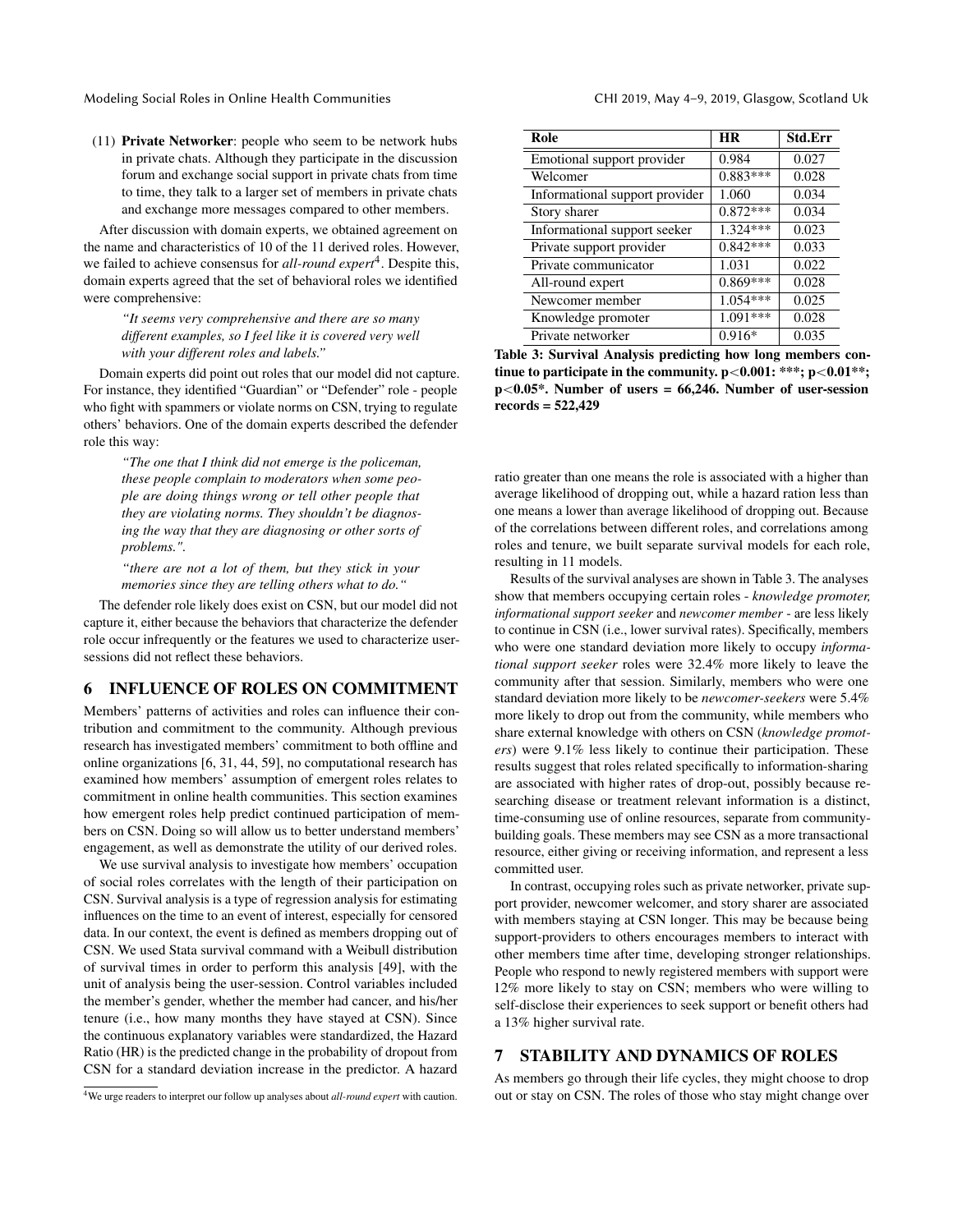time. For example, as previously described by the Reader-Leader framework [\[43\]](#page-10-43), people may change from being peripheral to core members of the community. In this section, we examine whether members' emergent roles vary over their tenure at CSN, and we test the stability of users' emergent roles at both individual- and community- levels.

### 7.1 Community Level Stability

We first investigated the mixture of roles in the forum overall over a thirteen years period (see Figure [1\)](#page-7-0). The frequency of the majority of the behavioral roles on CSN did not change substantially over time. This demonstrates that although new members join and old members leave, organization-level compositions in terms of emergent role behaviors remain stable. A closer look at the year-by-year role composition revealed that informational support provider increased to 25.5% in 2017 from 11%-13% in earlier years (2004 2015). We also observed a weak increase for newcomer seekers, likely due to large increase in active forum users after 2015. In contrast, the percentage of welcomers in the community decreased to 4% in recent years, perhaps suggesting that old-timers, who dominate the welcomer role, are becoming less welcoming to newcomers or less polite over time.

#### 7.2 Individual Level Dynamics

*Changes in Role Occupation Over the User Lifecyle.* When members first join CSN, they may have high uncertainty about the type of people who are members and the group's norms [\[7\]](#page-10-44). Over time those who stay may accumulate experience in terms of both domain knowledge related to their diseases and the group and its norms. This knowledge may increase people's ability to give back to the community. To investigate whether higher tenured members occupy a different set of roles than newcomers, we compared role associated with members' tenure in CSN, as described in Figure [2.](#page-8-0) Specifically, we looked at members' role occupation in their first month - (0, 1], from their second month to six months - (1, 6], from six months to a year - (6, 12], and after one year - (12, +]. Among 66,246 members, 93% of users participated in CSN in their first month after registering. Figure [2](#page-8-0) shows that emotional support providers, welcomers, informational support providers, story sharers and informational support seekers were the most common roles. During members' first month on CSN, roughly 20% of them occupied the role of information support seeker, and 15% choose to share their experiences and stories to start their conversations. As tenure increases, members were more likely to occupy the role of emotional support provider, private support provider and private networker. In contrast, members are less likely to occupy the story sharer and information support seeker roles the longer they stayed on CSN, while they were more likely to be newcomer welcomers after their first month. Although Figure [2](#page-8-0) includes only users who have been at CSN for a year, similarity results obtain for users with who have been at CSN for less than 12 months or less than 6 months.

7.2.1 Role Transition Processes. These results suggest that members assume different roles in different stages of participation. To further investigate role evolution, we examined the process of members' moving from one role to another across sessions. Specifically, we model users' role transitions as a Markov process, i.e., if a user assumed a particular role during session *i*, what is the probability that

<span id="page-7-0"></span>

Figure 1: The percentage of different role occupations

<span id="page-7-1"></span>

| <b>Role transition pattern</b>                           |       |
|----------------------------------------------------------|-------|
| private communicator $\rightarrow$ private communicator  | 0.413 |
| info support provider $\rightarrow$ emo support provider | 0.362 |
| emo support provider $\rightarrow$ emo support provider  | 0.336 |
| welcomer $\rightarrow$ emo support provider              | 0.335 |
| newcomer member $\rightarrow$ emo support provider       | 0.330 |
| info support seeker $\rightarrow$ emo support provider   | 0.326 |
| private networker $\rightarrow$ private communicator     | 0.315 |
| story share $\rightarrow$ emo support provider           | 0.312 |
| story share $\rightarrow$ welcomer                       | 0.207 |

Table 4: The top 9 most frequent role transition patterns.

he or she would take on any specific one of the eleven roles in session  $i+1$ ? We calculated the presence of each role transition pattern by looking at members' roles in any adjacent sessions. Here, a user is said to occupy a role in a session if that role had the largest weight across the 11 roles. We also model a user's likelihood of dropping out (i.e., discontinuing participation in CSN) after occupying a role. This produces 132 total possible transitions (11 x 12, where the one added transition probability leads to dropout).

We described the most common transitions overall in Table [4.](#page-7-1) Since 70% members dropped out of CSN after 30 days, we calculated this transition pattern only for members who stay on CSN longer than that. We found that private communicators are the most stable role, at 41.3% carryover from session to session; users who take on this role are more likely to maintain it in their next session compared to any other role. Not only do users who provide emotional support in one session tend to continue in that role in the next session, but it is the most common role for users to transition into from other roles - 33.5% of welcomers, 36.2% of informational support providers, 32.6% of information support seekers and 31.2% of story sharers. The conditional probability of transiting from informational support seekers to emotional support providers is 0.326, confirming the typical transitions from outside observers into core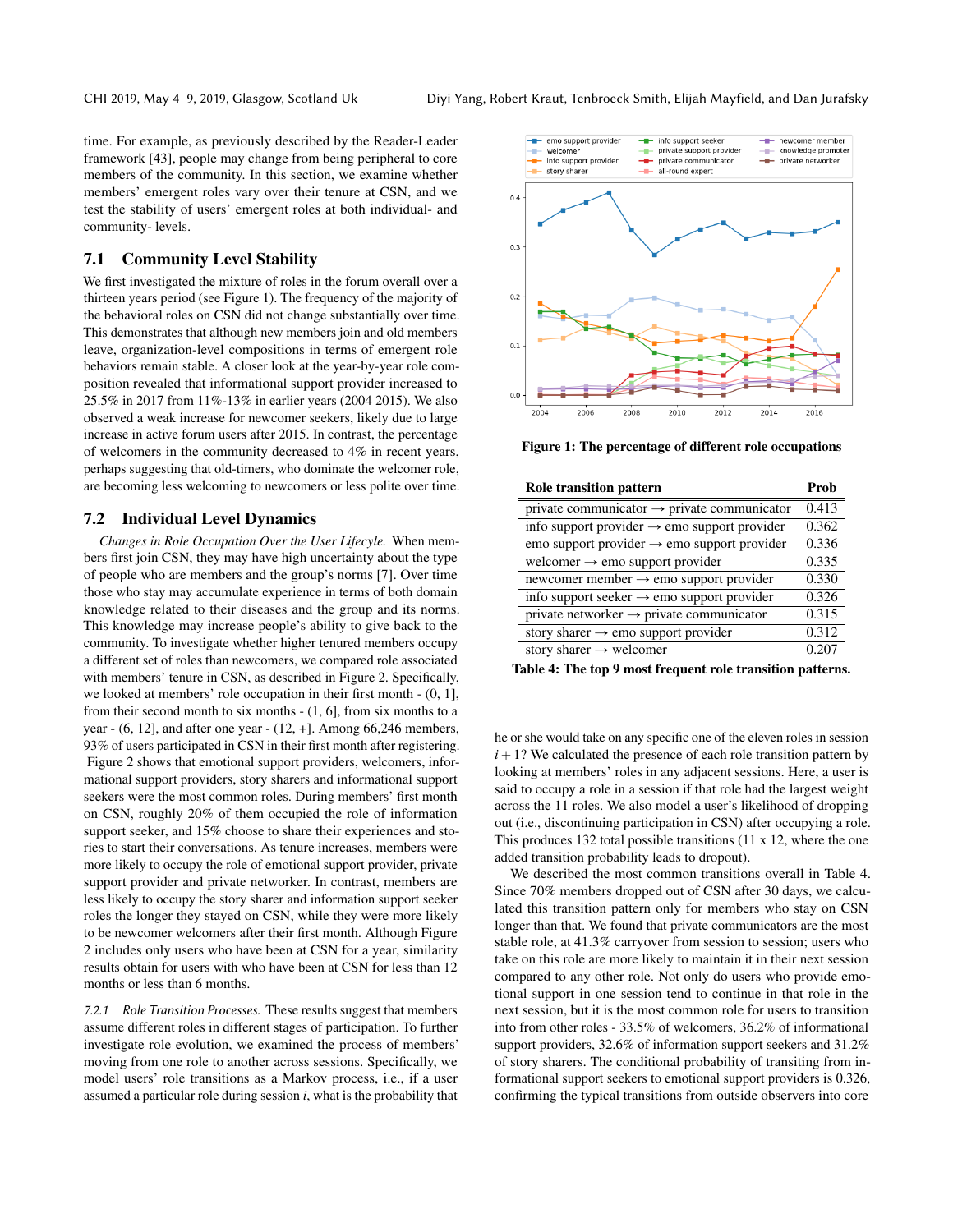<span id="page-8-0"></span>

Figure 2: The percentage of role occupation for users by their CSN tenure among user who participated in CSN for at least a year. (0, 1] refers to members' first month in CSN, (1, 6] refers to their second to sixth month, (6, 12] refers to their six months to one year and (12, +) refers to after one year.

<span id="page-8-1"></span>

Figure 3: Conditional probability of role transitions from one session (row) to another after the first (left) and tenth (right) session.

members of the community [\[43\]](#page-10-43). This also reflects the rule of reciprocity that members who seek resources eventually give back to their communities. This showed that members transit from roles that seek for resources to roles that offer help to others. The *emotional support provider* role derives its stability partially from being a role associated with longer-term users, rather than newcomers. We show this by next deriving transition matrices *conditioned on session*. Figure [3](#page-8-1) shows the results for two particular session transitions: from session 1 to session 2 (left side), indicating the first step of users from newcomers to group membership; and from session 10 to session 11 (right side), as an example of the more stable matrix that emerges as users become long-term members.

We found three distinct groups of newcomers. The first group does not follow any of the public roles that engage in broader discussion forum, but instead use the site primarily as a vehicle for private conversations, such as from *private communicator* to *private communicator* (25.4%). The second group is primarily *information seekers*, who then transition into providers (of both informational and emotional support) and welcomers in their follow-up sessions. The third common group, *story sharers*, are notable for their very low dropout - 64.2% of story sharers return for a second session on

CSN, compared to 35.5% of first-time users that assume all other roles combined.

As tenure increases in the 10th session transition matrix, members are likely to transition out of the role of *information support seeker* and *story sharer*, and more likely to transition into the role of *emotional support providers* and *welcomers*. These roles are common and "sticky" - users have high probabilities of maintaining that role from session to session. *Private support providers* and *private networkers* were present at high rates among longer-term users, and maintain their roles over time. While support providers transition into their roles over time, *private networkers* were more likely to have taken on this role early in their tenure.

Note that for role transition analyses, we used a heuristic rule and treated each user in a session as occupying a single role - the role with the highest weight - to model the process of role transition. Since users can occupy hybrid roles, it is possible that co-occurring roles might affect our role transition results. For example, users transit from one set of roles to another set of roles in their next sessions or dropout if they did not have a next session. Future work could address this multiple role transition by modeling the mapping from  $2^K$  roles to  $2^K$  roles and dropout, resulting in a  $2^K \times (2^K + 1)$ matrix compared to a  $K \times (K + 1)$  matrix in Figure [3.](#page-8-1)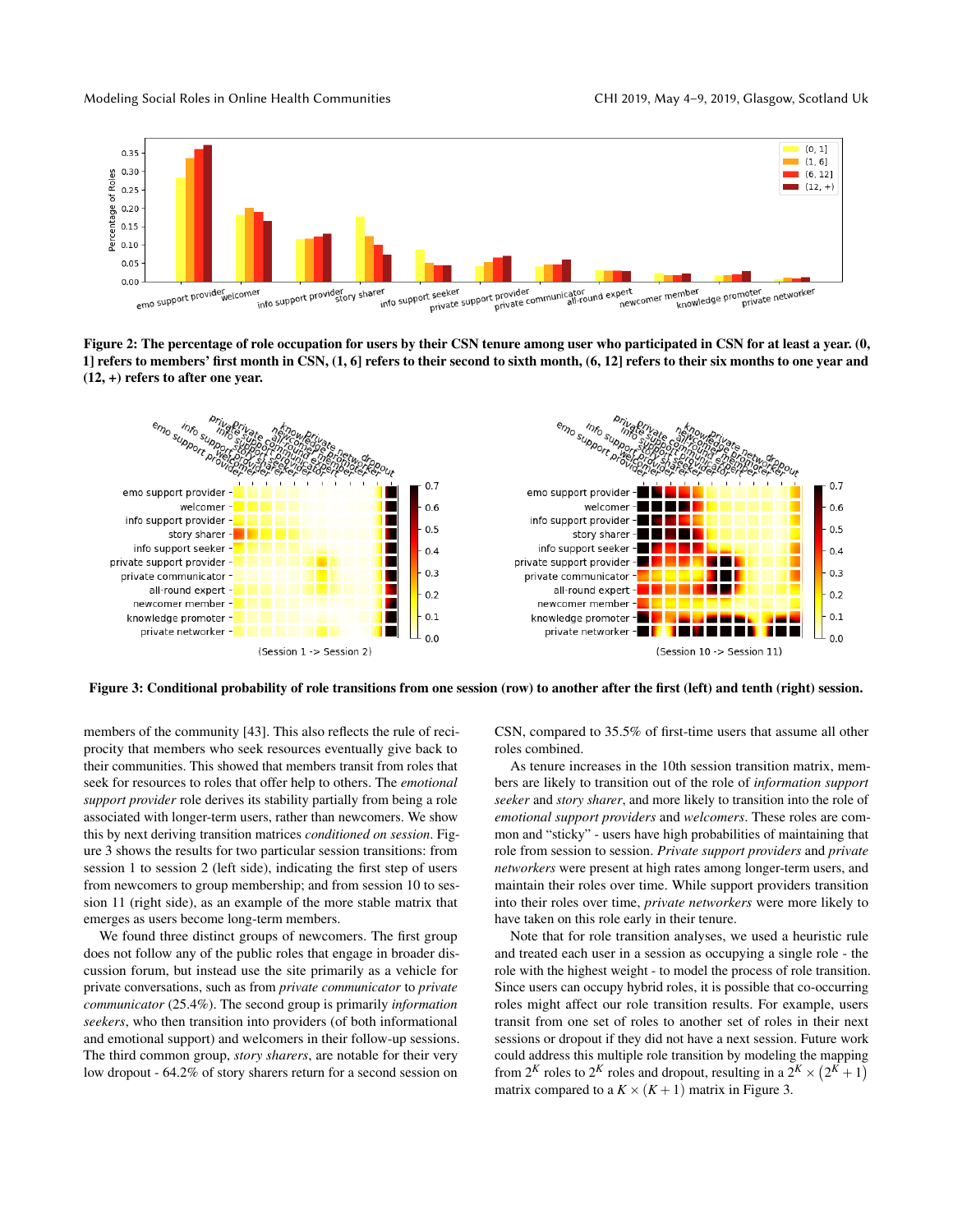# 8 DISCUSSION

This research investigated the functional roles that members occupy in an online cancer support community, and how such role occupation influences their engagement within their communities. We first introduced a generic framework to define emergent roles in online communities with four components - goal, interaction, expectation and context. We operationalized a set of behavioral features to represent each component and then employed unsupervised models to extract the functioning roles that members occupy, which discovered 11 interpretable roles in online cancer support groups.

Among the few studies that investigated emergent roles in online communities, most have paid attention to platforms such as Wikipedia [\[2,](#page-10-11) [4,](#page-10-45) [58\]](#page-11-7). Previous research in online health communities suggested that there are distinct subsets of users with different "roles" [\[59\]](#page-11-3), but had no formal methods of modeling what those subsets were. We extend this line of work into another type of community to the best of our knowledge, the first work to use data-driven methods to identify behavioral roles in online health communities. Some of the prototypical behaviors associated with the roles we derived correspond to roles in conceptual frameworks; for instance, our "informational support seeker" and "informational support provider" correspond to "information seeker" and "information giver" [\[11\]](#page-10-46). The role of "emotional support provider" seems to reflect the role of "encourager" [\[39,](#page-10-5) [40\]](#page-10-47), which involves showing understanding and acceptance of others' ideas and suggestions.

In addition to helping define these roles, this generative model to describe subsets of users can both identify a user's assumption of a role in real time, and model how an individual member is likely to transition across roles over time. Most earlier research on role identification used limited metrics in evaluating roles, and statistical models more well-suited to analysis of static datasets, rather than real-time prediction in a machine learning architecture. These models also required metrics of success such as model fit or manual labeling, suffering from potential biases and lack of domain knowledge. To overcome such issues, in addition to quantitative validation of model fit, we followed through with in-depth interviews with 6 domain experts who have a deep understanding of CSN. The results of these interviews support the validity and quality of our derived roles. We believe that most existing empirical methods for identifying roles in other domains [\[2,](#page-10-11) [58\]](#page-11-7) can be abstracted into this generic methodology, which can be applied to any other types of community, both online and offline.

Our studies on how roles influence members' survival revealed that socially positive roles such as support providers and newcomer welcomers were associated with staying longer at CSN. It may be that to take on these socially positive roles, members have to stay in the group for a while to be familiar with the group norms and other members; occupying such roles may also indicate that members already have relationships with and attachment to others or the group as a whole. The role transition analyses illustrate that members on CSN enact emergent roles and frequently transit to other roles, confirming prior work that such roles are transient [\[2\]](#page-10-11).

### 8.1 Implication

Our research sheds light on how to build more successful online communities from both practical and theoretical perspectives. Theoretically, our work contributes to the understandings of emergent

roles by introducing a general, four-component role framework. The iterative role identification process described here is reproducible broadly within the HCI community, as are our mixed-methods (quantitative/qualitative) criteria for evaluating the quality of derived roles. Practically, our role modeling methods can be employed to develop tools that detect members' needs, track their activities, and offer them help and task of interests. Such identified roles can better help patients know themselves and others. Future work should focus on incorporating this information into profile pages and other interface affordances. The derived roles can be incorporated as additional features for connecting users to other users, content and tasks based on their roles along with other information about them (e.g., their disease, expertise or, emotional support needs). In addition to the potentials in boosting the recommendation performance, members' functioning behavioral roles can also be used as explanations to users about why such recommendations are made. For example, instead of "*You might be interested in ...*," the recommendations can be explained like "*This is an information expert who can help you with breast cancer*." Online communities could also introduce some of these derived roles as badges to encourage users to assume these roles and reward those who do.

#### 8.2 Limitations

This research has significant limitations. While it is an initial step towards understanding emergent roles in online support groups, we do not have self-reported evaluations from CSN members about their perceived role occupations. Although we validate our derived roles with a set of domain experts, future work surveying members who tend to occupy such roles will allow us to compare model predictions with user-perceived role occupation. Second, while we make correlative descriptions of members' role occupation and their engagement on CSN, our work is not causal. Thus occupying socially positive roles may motivate users to stay longer, but alternatively, new users who were more likely to maintain membership may be more likely to perform such roles, reversing the causal link. While this research looks at one online cancer support group, we cannot necessarily generalize findings to other online health communities without further work. Finally, the opportunity to use role predictions to alter user experiences and make recommendations has important ethical considerations. We have developed a model with the potential to predict users' future behaviors in online communities, and adjust their user experience based on those predictions. However, such models have the potential to become a self-fulfilling prophecy, shepherding users into a particular activity path without giving them the full breadth of opportunity to explore other roles. As this research evolves into interventions, a crucial element for analysis will be interviews with members, observation of changes in their behaviors compared to baseline conditions, and an interdisciplinary analysis on the changed outcomes for users - particularly vulnerable, healthcare-seeking users - in these and similar communities.

#### ACKNOWLEDGEMENT

This work was supported by NIMH grant R21 MH106880-01 and a grant from Google to Robert Kraut. Diyi Yang was supported by Facebook Fellowship. The authors would like to thank Zheng Yao and the reviewers for their helpful feedback.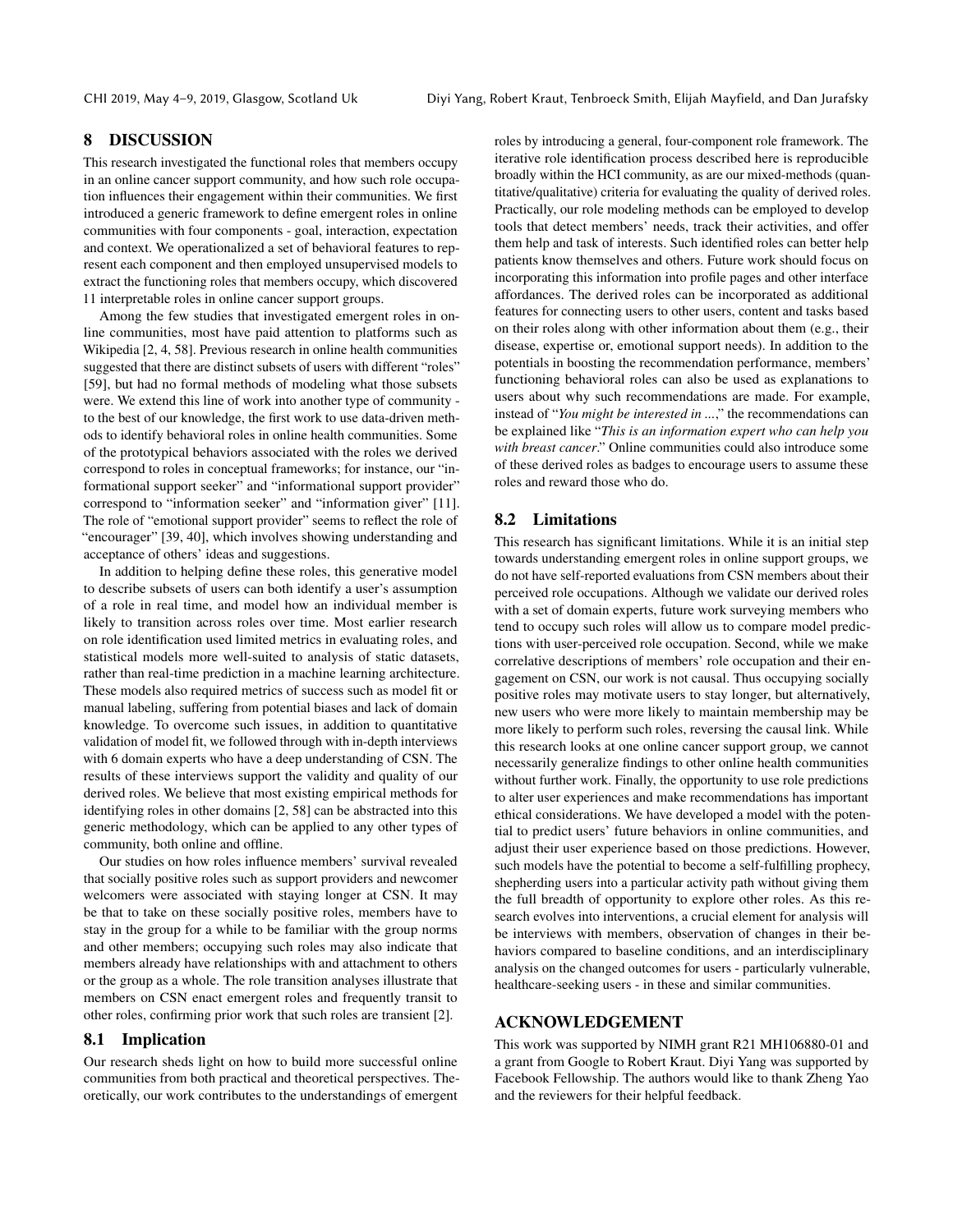Modeling Social Roles in Online Health Communities CHI 2019, May 4-9, 2019, Glasgow, Scotland Uk

#### **REFERENCES**

- <span id="page-10-10"></span>[1] George A. Akerlof and Rachel E. Kranton. 2000. Economics and Identity. *Quarterly Journal of Economics* 115, 3 (August 2000), 715–753.
- <span id="page-10-11"></span>[2] Ofer Arazy, Johannes Daxenberger, Hila Lifshitz-Assaf, Oded Nov, and Iryna Gurevych. 2016. Turbulent stability of emergent roles: The dualistic nature of self-organizing knowledge coproduction. *Information Systems Research* 27, 4 (2016), 792–812.
- <span id="page-10-15"></span>[3] O. Arazy, H. Lifshitz, O. Nov, J. Daxenberg, M. Balestra, and C. Cheshite. 2017. On the How and Why of Emergent Role Behaviors in Wikipedia.. In *Proceedings of the ACM SIGCHI Conference on Computer Supported Cooperative Work*. ACM.
- <span id="page-10-45"></span>[4] Ofer Arazy, Felipe Ortega, Oded Nov, Lisa Yeo, and Adam Balila. 2015. Functional Roles and Career Paths in Wikipedia. In *Proceedings of the 18th ACM Conference on Computer Supported Cooperative Work & Social Computing (CSCW '15)*. 1092–1105.
- <span id="page-10-1"></span>[5] Sairam Balani and Munmun De Choudhury. 2015. Detecting and characterizing mental health related self-disclosure in social media. In *Proceedings of the 33rd Annual ACM Conference Extended Abstracts on Human Factors in Computing Systems*. ACM, 1373–1378.
- <span id="page-10-40"></span>[6] Thomas S Bateman and Stephen Strasser. 1984. A longitudinal analysis of the antecedents of organizational commitment. *Academy of management journal* 27, 1 (1984), 95–112.
- <span id="page-10-44"></span>[7] Talya N Bauer, Todd Bodner, Berrin Erdogan, Donald M Truxillo, and Jennifer S Tucker. 2007. Newcomer adjustment during organizational socialization: a metaanalytic review of antecedents, outcomes, and methods. *Journal of Applied Psychology* 92, 3 (2007), 707.
- <span id="page-10-34"></span>[8] Natalya N Bazarova, Yoon Hyung Choi, Victoria Schwanda Sosik, Dan Cosley, and Janis Whitlock. 2015. Social sharing of emotions on Facebook: Channel differences, satisfaction, and replies. In *Proceedings of the 18th ACM conference on computer supported cooperative work & social computing*. ACM, 154–164.
- <span id="page-10-35"></span>[9] Natalya N Bazarova, Jessie G Taft, Yoon Hyung Choi, and Dan Cosley. 2013. Managing impressions and relationships on Facebook: Self-presentational and relational concerns revealed through the analysis of language style. *Journal of Language and Social Psychology* 32, 2 (2013), 121–141.
- <span id="page-10-6"></span>[10] Beth A Bechky. 2006. Gaffers, gofers, and grips: Role-based coordination in temporary organizations. *Organization Science* 17, 1 (2006), 3–21.
- <span id="page-10-46"></span>[11] Kenneth D Benne and Paul Sheats. 1948. Functional roles of group members. *Journal of social issues* 4, 2 (1948), 41–49.
- <span id="page-10-12"></span>[12] Bruce Jesse Biddle. 1979. *Role theory: Expectations, identities, and behaviors*. Academic Press New York.
- <span id="page-10-28"></span>[13] Prakhar Biyani, Cornelia Caragea, Prasenjit Mitra, and John Yen. 2014. Identifying emotional and informational support in online health communities. In *Proceedings of COLING 2014, the 25th International Conference on Computational Linguistics: Technical Papers*. 827–836.
- <span id="page-10-31"></span>[14] David M Blei, Andrew Y Ng, and Michael I Jordan. 2003. Latent dirichlet allocation. *Journal of machine Learning research* 3, Jan (2003), 993–1022.
- <span id="page-10-18"></span>[15] Herbert Blumer. 1986. *Symbolic interactionism: Perspective and method*. Univ of California Press.
- <span id="page-10-20"></span>[16] Philip Bramsen, Martha Escobar-Molano, Ami Patel, and Rafael Alonso. 2011. Extracting social power relationships from natural language. In *Proceedings of the 49th Annual Meeting of the Association for Computational Linguistics: Human Language Technologies-Volume 1*. Association for Computational Linguistics, 773–782.
- <span id="page-10-4"></span>[17] C Shawn Burke, Kevin C Stagl, Cameron Klein, Gerald F Goodwin, Eduardo Salas, and Stanley M Halpin. 2006. What type of leadership behaviors are functional in teams? A meta-analysis. *The Leadership Quarterly* 17, 3 (2006), 288–307.
- <span id="page-10-14"></span>[18] Moira Burke and Robert E. Kraut. 2008. *Mopping up: Modeling Wikipedia promotion processes*. ACM Press, New York.
- <span id="page-10-0"></span>[19] Stevie Chancellor, Andrea Hu, and Munmun De Choudhury. 2018. Norms Matter: Contrasting Social Support Around Behavior Change in Online Weight Loss Communities. In *Proceedings of the 2018 CHI Conference on Human Factors in Computing Systems*. ACM, 666.
- <span id="page-10-38"></span>[20] Jonathan Chang, Sean Gerrish, Chong Wang, Jordan L Boyd-Graber, and David M Blei. 2009. Reading tea leaves: How humans interpret topic models. In *Advances in neural information processing systems*. 288–296.
- <span id="page-10-29"></span>[21] Munmun De Choudhury and Sushovan De. 2014. Mental Health Discourse on reddit: Self-Disclosure, Social Support, and Anonymity.. In *ICWSM*.
- <span id="page-10-9"></span>[22] Helen Rose Fuchs Ebaugh. 1988. *Becoming an ex: The process of role exit*. University of Chicago Press.
- <span id="page-10-32"></span>[23] Danyel Fisher, Marc Smith, and Howard T Welser. 2006. You are who you talk to: Detecting roles in usenet newsgroups. In *System Sciences, 2006. HICSS'06. Proceedings of the 39th Annual Hawaii International Conference on*, Vol. 3. IEEE, 59b–59b.
- <span id="page-10-21"></span>[24] Denae Ford, Justin Smith, Philip J Guo, and Chris Parnin. 2016. Paradise unplugged: Identifying barriers for female participation on stack overflow. In *Proceedings of the 2016 24th ACM SIGSOFT International Symposium on Foundations of Software Engineering*. ACM, 846–857.
- <span id="page-10-13"></span>[25] Erving Goffman. 1959. Presentation of self in everyday life. (1959). [26] Will Hamilton. Zhitao Ying. and Jure Leskovec. 2017. Inductive real
- <span id="page-10-24"></span>Will Hamilton, Zhitao Ying, and Jure Leskovec. 2017. Inductive representation learning on large graphs. In *Advances in Neural Information Processing Systems*. 1024–1034.
- <span id="page-10-22"></span>[27] Eszter Hargittai and Aaron Shaw. 2015. Mind the skills gap: the role of Internet know-how and gender in differentiated contributions to Wikipedia. *Information, Communication & Society* 18, 4 (2015), 424–442.
- <span id="page-10-25"></span>[28] Keith Henderson, Brian Gallagher, Tina Eliassi-Rad, Hanghang Tong, Sugato Basu, Leman Akoglu, Danai Koutra, Christos Faloutsos, and Lei Li. 2012. Rolx: structural role extraction & mining in large graphs. In *Proceedings of the 18th ACM SIGKDD international conference on knowledge discovery and data mining*. ACM, 1231–1239.
- <span id="page-10-17"></span>[29] Isa Jahnke. 2008. Knowledge Sharing through Interactive Social Technologies: Development of Social Structures in Internet-based Systems over time. In *Building the knowledge society on the Internet: Sharing and exchanging knowledge in networked environments*. IGI Global, 195–218.
- <span id="page-10-3"></span>[30] Ray Jones, Siobhan Sharkey, Janet Smithson, Tamsin Ford, Tobit Emmens, Elaine Hewis, Bryony Sheaves, and Christabel Owens. 2011. Using metrics to describe the participative stances of members within discussion forums. *Journal of medical Internet research* 13, 1 (2011).
- <span id="page-10-41"></span>[31] Amy Jo Kim. 2000. *Community building on the web: Secret strategies for successful online communities*. Addison-Wesley Longman Publishing Co., Inc.
- <span id="page-10-7"></span>[32] Aniket Kittur and Robert E. Kraut. 2010. Beyond Wikipedia: Coordination and Conflict in Online Production Groups. In *Proceedings of the 2010 ACM Conference on Computer Supported Cooperative Work (CSCW '10)*. ACM, New York, NY, USA, 215–224.
- <span id="page-10-8"></span>[33] Steve WJ Kozlowski and Katherine J Klein. 2000. *A multilevel approach to theory and research in organizations: Contextual, temporal, and emergent processes*. Jossey-Bass., San Francisco:, 3–90.
- <span id="page-10-2"></span>[34] Elijah Mayfield, Miaomiao Wen, Mitch Golant, and Carolyn Penstein Rosé. 2012. Discovering habits of effective online support group chatrooms. In *Proceedings of the 17th ACM international conference on Supporting group work*. ACM, 263–272.
- <span id="page-10-33"></span>[35] Andrew McCallumzy, Kamal Nigamy, Jason Renniey, and Kristie Seymorey. 1999. Building domain-specific search engines with machine learning techniques. In *Proceedings of the AAAI Spring Symposium on Intelligent Agents in Cyberspace*. Citeseer, 28–39.
- <span id="page-10-23"></span>[36] Geoffrey J McLachlan and Kaye E Basford. 1988. *Mixture models: Inference and applications to clustering*. Vol. 84. Marcel Dekker.
- <span id="page-10-19"></span>[37] George Herbert Mead. 1934. *Mind, self and society*. Vol. 111. Chicago University of Chicago Press.
- <span id="page-10-39"></span>[38] Rishabh Mehrotra, Scott Sanner, Wray Buntine, and Lexing Xie. 2013. Improving lda topic models for microblogs via tweet pooling and automatic labeling. In *Proceedings of the 36th international ACM SIGIR conference on Research and development in information retrieval*. ACM, 889–892.
- <span id="page-10-5"></span>[39] Troy V Mumford, Michael A Campion, and Frederick P Morgeson. 2006. Situational judgment in work teams: A team role typology. *Situational judgment tests: Theory, measurement, and application* (2006), 319–343.
- <span id="page-10-47"></span>[40] Troy V Mumford, Chad H Van Iddekinge, Frederick P Morgeson, and Michael A Campion. 2008. The Team Role Test: Development and validation of a team role knowledge situational judgment test. *Journal of Applied Psychology* 93, 2 (2008), 250.
- <span id="page-10-37"></span>[41] Dat Quoc Nguyen, Richard Billingsley, Lan Du, and Mark Johnson. 2015. Improving topic models with latent feature word representations. *Transactions of the Association for Computational Linguistics* 3 (2015), 299–313.
- <span id="page-10-30"></span>[42] James W Pennebaker, Ryan L Boyd, Kayla Jordan, and Kate Blackburn. 2015. The development and psychometric properties of LIWC2015. *UT Faculty/Researcher Works* (2015).
- <span id="page-10-43"></span>[43] J Preece and B Shneiderman. 2009. The Reader-to-Leader Framework: Motivating technology-mediated social participation. *AIS Transactions on Human-Computer Interaction* 1, 1 (2009), 13–32.
- <span id="page-10-42"></span>[44] Yuqing Ren, Robert Kraut, and Sara Kiesler. 2007. Applying common identity and bond theory to design of online communities. *Organization Studies* 28, 3 (2007), 377–408.
- <span id="page-10-26"></span>[45] Leonardo FR Ribeiro, Pedro HP Saverese, and Daniel R Figueiredo. 2017. struc2vec: Learning node representations from structural identity. In *Proceedings of the 23rd ACM SIGKDD International Conference on Knowledge Discovery and Data Mining*. ACM, 385–394.
- <span id="page-10-27"></span>[46] Catherine M Ridings and David Gefen. 2004. Virtual community attraction: Why people hang out online. *Journal of Computer-Mediated Communication* 10, 1 (2004), 00–00.
- <span id="page-10-36"></span>[47] Peter Schlattmann. 2003. Estimating the number of components in a finite mixture model: the special case of homogeneity. *Computational statistics & data analysis* 41, 3-4 (2003), 441–451.
- <span id="page-10-16"></span>[48] David M Schweiger, William R Sandberg, and James W Ragan. 1986. Group approaches for improving strategic decision making: A comparative analysis of dialectical inquiry, devil's advocacy, and consensus. *Academy of management Journal* 29, 1 (1986), 51–71.